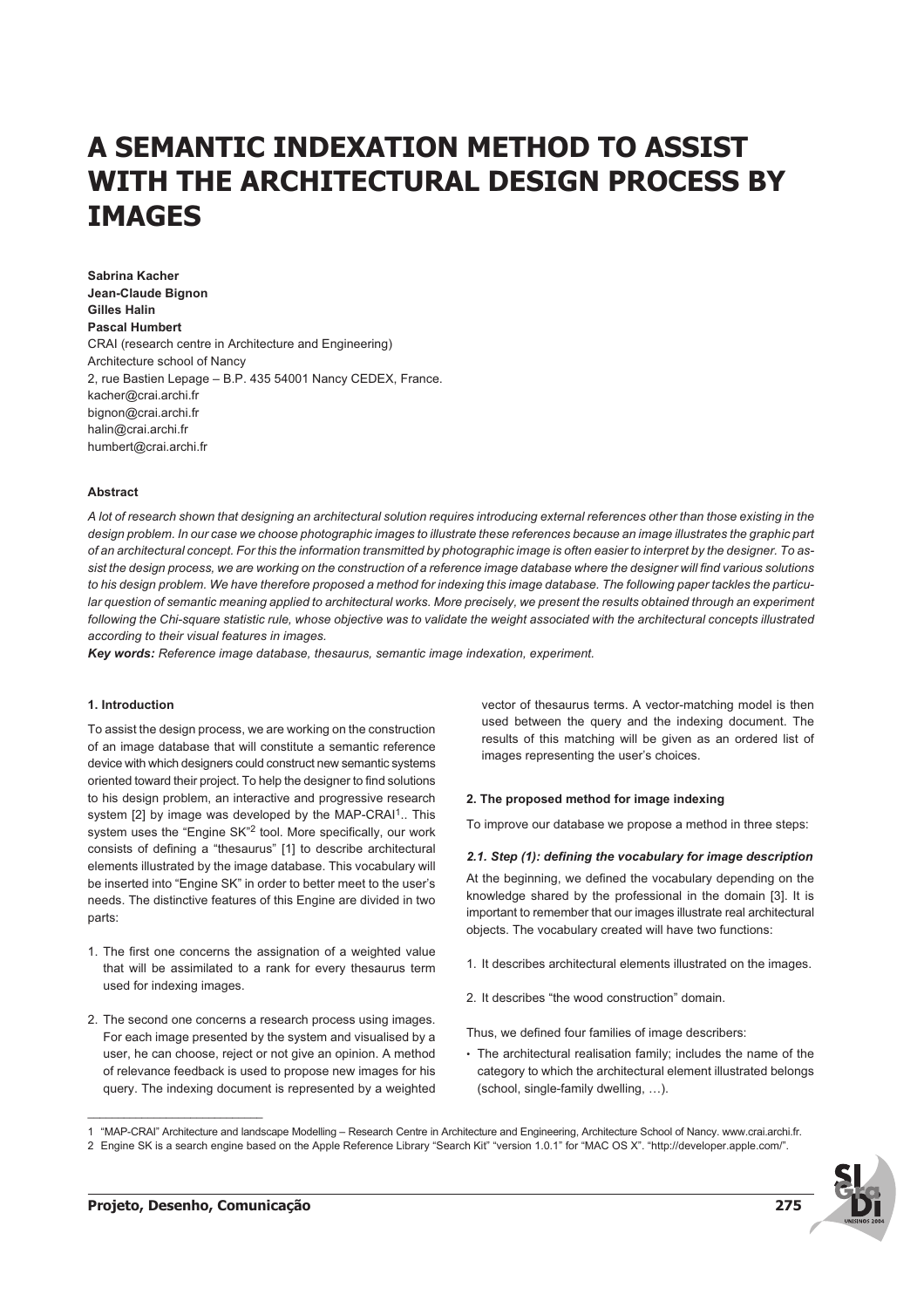- The built-works family; indicates every physical part of an architectural realisation which has a particular function (post, beam, window, ....).
- The material family; includes every wood material and its by-products (species, glued-laminated, …).
- The products family; includes any component aimed at protecting and decorating wooden elements (fungicide, impregnation, …).

## **2.2. Step (2): defining the hierarchy in the vocabulary**

To better represent the described domain, we structured each family of image describers, following the E.Rosch [8] categorisation which structures in 3 hierarchical levels the real world objects. Thus, every identified family is structured in three levels [6]:

- The current level; called the "basic level" because it contains the name of the current concepts in the domain (post, beam, window, …)
- The superior level; more general than the current level (vertical structure system, opening system, …)
- The inferior level; used for image indexation and the terms of this level contain only one degree of extra specificity than those of the current level. This specificity is obtained by searching for the visual characteristics of the represented element such as ; shape, number, orientation, functional mechanism, constructive mechanism, empty-device mechanism (circular post, curved roof, …)

## **2.3. Step (3): organising the terms used for image indexation**

Describing a built-work element illustrated by an image with a vocabulary term is not enough [figure N°1]. We can identify in these images that «post » in the first image does not possess visually the same importance as in the second.



Figure 1: The organisation of the indexation terms.

For this, we have to organise the terms used to index each image according to the visual importance of the built-works illustrated. We therefore identified visual properties that will enable us to evaluate and quantify this importance.

Image N°2

We defined five image properties [6]:

• Occupied area:

Depends on whether the illustration of the real architectural element occupies a large area in the image or not. Then, the representation of the element is in a prominent position if it occupies a larger visual area than the other elements, which surround it.

• Archetype likeness:

Depends on the likeness of the illustration of the real architectural element to the ideal model shared by professionals belonging to the same domain. If the representation of the element keeps the structural and spatial properties of the real objects so allowing the viewer to identify the element appearing in the image, the element will be easier to recognise [7].

• Contrast with the background:

Depends on the capacity of the illustration of the real element to emerge from the rest of the image. The element will be in a conspicuous position if its representation contrasts strongly with the rest of the image (colour, light, ...).

• Focus:

Depends on the position of the illustration of the real architectural element in the image. If it occupies the centre of the image (diagonal junction), the element should be more obvious than the rest of the elements illustrated.

• Completeness:

Every illustration of a real element shows only a part of it. This graphic-property depends on whether the illustration of the object represents the semantic features or not [7]. That allows a viewer to identify the represented element.

At the moment, all these image properties possess the same importance value. To check if the identified properties really possess the same importance we carried out an experiment.

# **3. The experiment to validate graphic-properties**

An experiment was carried out to validate that:

- Our organisation of the terms used for image indexation according to visual properties corresponds to that proposed by the professional in the domain.
- All the graphic-properties identified do not possess the same importance visually.
- Every type of built-work object is linked to a certain graphicproperty. This enables us to define semi-automatically the rank of a term depending on the type of built-work element described and its graphic-property checked in the image.

## **3.1. The subjects selected for the experiment**

The subjects who participated in this experiment are divided in three groups: (1) professional Architects in the wood construction domain (2) architectural researchers and (3) architectural students.

## **3.2. The protocol of the experiment**

The experiment was conducted in three stages [6].

• Stage (1): we presented to the subjects a series of images illustrating real architectural elements on sheets of paper. Below every image a table with 7 columns. One of these columns included the list of terms describing the built-work

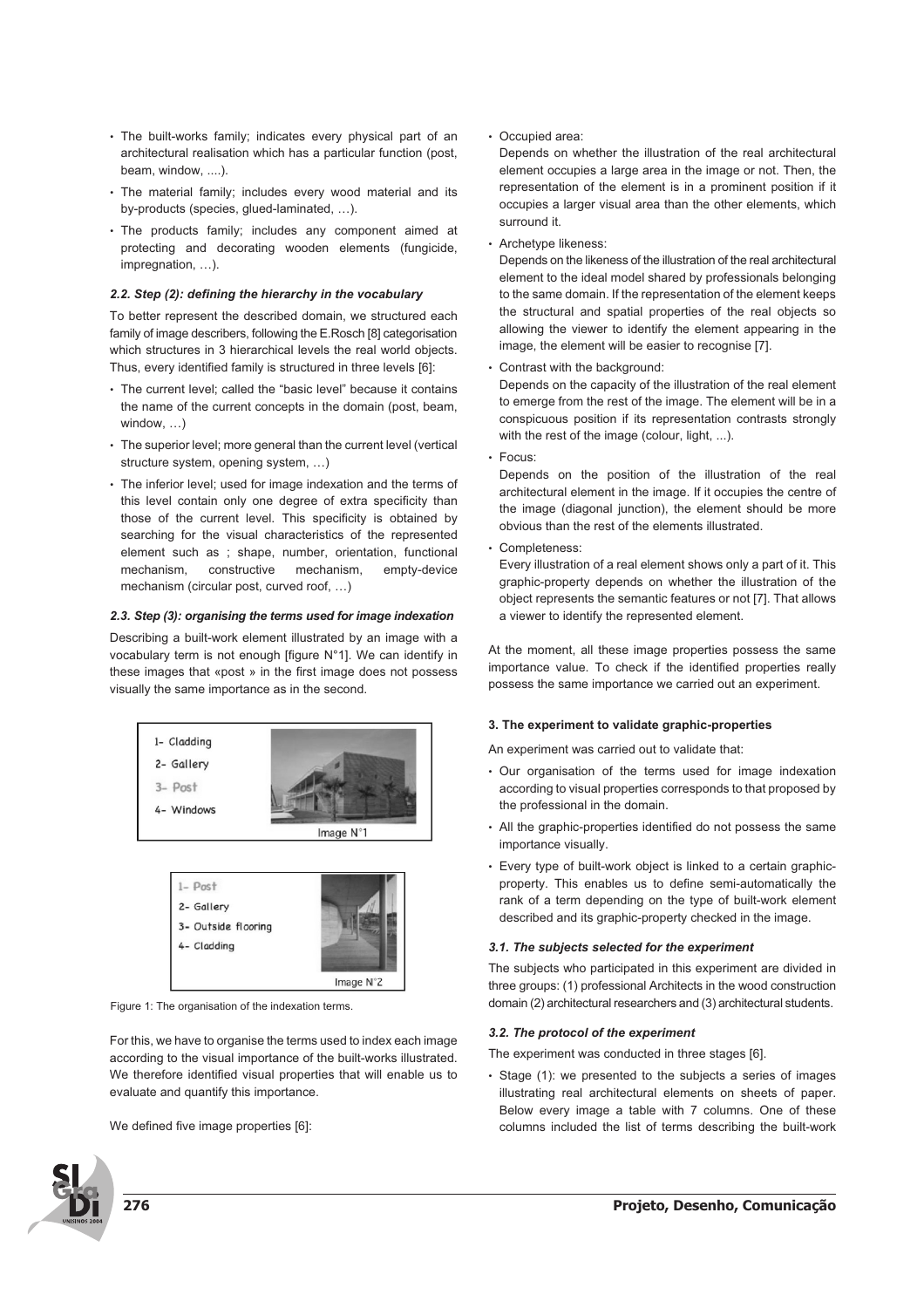elements illustrated by images. This list was classified in alphabetical order.

- Stage (2): we asked the subjects to classify in decreasing order the list of terms according to what they considered important in each image. Then they associated rank "1" with the term describing the most important element in each image, "2" for the next most important and so on.
- Stage (3): we asked the subjects, for every term in the presented list, to tick the shared cell on the table if the graphicproperty's element was checked in the image [6].
- The results of the experiment:

The experiment allows us to obtain some untreated results.

- The more the subjects select graphic-properties, the more important is the rank associated with the term describing the built-work element.
- The most selected graphic-property is "archetype likeness"  $(34\%)$

#### **Results treatment**

After validating that the number of subjects for the experiment was statistically available, all the answers given by the subject were summarised in a table [table N°1]. To these answers we applied the Chi-square rule as a way of calculation [5]. This statistic rule aims to check if two variables are linked. In our case we would like to check if a relationship exists between:

- Rank associated to the terms and the graphic-properties.
- Built-work type and the graphic-properties.

Three types of built-work elements were defined [4]:

- Punctual elements: seen as a singular element in a group. They could be assimilated to a building product such as furnishing element or a junction point between two linear elements (chair, joint, ...).
- Linear elements: principally defined by a length, a direction and a position (post, beam, ....)
- Surface elements: all plane or surface elements (roof, floor, …)

### **Table results**

The first table [Table N°1], groups the answers of the subjects to which the statistics rules will be applied. Example: the subject number ID=3 selected more often the contrast graphic-property for the rank "2".

- The first line includes the subjects' ID.
- The first column includes the number of the ranks from 1 to 5.
- The cells include the number of the graphic-properties selected by each subject.
	- 1. Occupied area
	- 2. Archetype likeness
	- 3. Contrast
	- 4. Focus

#### 5. Completeness

Subjects ID The ranks Table Nº 1: Subjects answers

|  | <b>.</b><br>.   |          |                |           |  |  |
|--|-----------------|----------|----------------|-----------|--|--|
|  |                 |          | $\overline{2}$ |           |  |  |
|  | RK <sub>1</sub> | 3,       | 4,             | 2,        |  |  |
|  | RK <sub>2</sub> | 2,3      | 2,             | 3,        |  |  |
|  | RK <sub>3</sub> | 5,       | 5,             | 3         |  |  |
|  | RK4             | 3,       | 2,3,           | 4         |  |  |
|  | RK <sub>5</sub> | 1, 2, 5, | 1, 2,          | 1,2,3,4,5 |  |  |
|  |                 |          |                |           |  |  |

The Chi-square table: represents the application of the chi-square rule to check if a relationship exists between the type of built-work and the graphic-properties [Table N° 2]:

- O: Observed values (answers given by subjects).
- E: Hoped for values (answers obtained by statistic calculations)
- Y: Participation in the chi-square value (value obtained with the chi-square calculation)

This Chi-square table for built-work/graphic-properties [tableN°2]: allows us to ascertain the graphic-property most often selected for:

- Planar built-works is the occupied area.
- Linear built-works is the focus.
- Punctual built-works is the occupied area.

Table N° 2: Chi-square table for built-works type and graphicproperties

|                 |     | Area   | Archetype | Contrast | Focus  | Completeness | Sum      |
|-----------------|-----|--------|-----------|----------|--------|--------------|----------|
| <b>Planar</b>   | O   | 33     | 18        | 12       | 13     | 14           | 55       |
|                 | Ε   | 19,45  | 23,91     | 14,18    | 18,64  | 13,78        | 55       |
|                 | Υ   | 9.42   | 1.46      | 0.33     | 1,71   | 0.003        | 20.00258 |
|                 |     | 72,82% | 11,32%    | 2,61%    | 13,22% | 0,03%        | 100,00%  |
| Linear          | O   | 5      | 13        | 6        | 18     | 5            | 47       |
|                 | E   | 10,16  | 12,49     | 7,40     | 9,73   | 7,19         | 47       |
|                 | Υ   | 2,62   | 0,02      | 0,26     | 7,00   | 0,67         | 10,5905  |
|                 |     | 24.76% | 0.20%     | 2.53%    | 66,17% | 6.34%        | 100,00%  |
| <b>Punctual</b> | O   | 10     | 28        | 17       | 15     | 15           | 85       |
|                 | E   | 18,378 | 22,59     | 13,40    | 17,61  | 13,01        | 85       |
|                 | Υ   | 3.81   | 1.29      | 0.96     | 0,38   | 0.30         | 6,77     |
|                 |     | 56.41% | 19,13%    | 14.28%   | 5.72%  | 4.46%        | 100.00%  |
|                 | Sum | 48     | 59        | 35       | 46     | 34           | 222      |

The Chi-square table for ranks/graphic-properties. [Table N°3]: allows us to identify that the graphic-property most often selected for:

- Rank 1 is "archetype likeness".
- Rank 2 is "completeness" followed by "archetype likeness"…